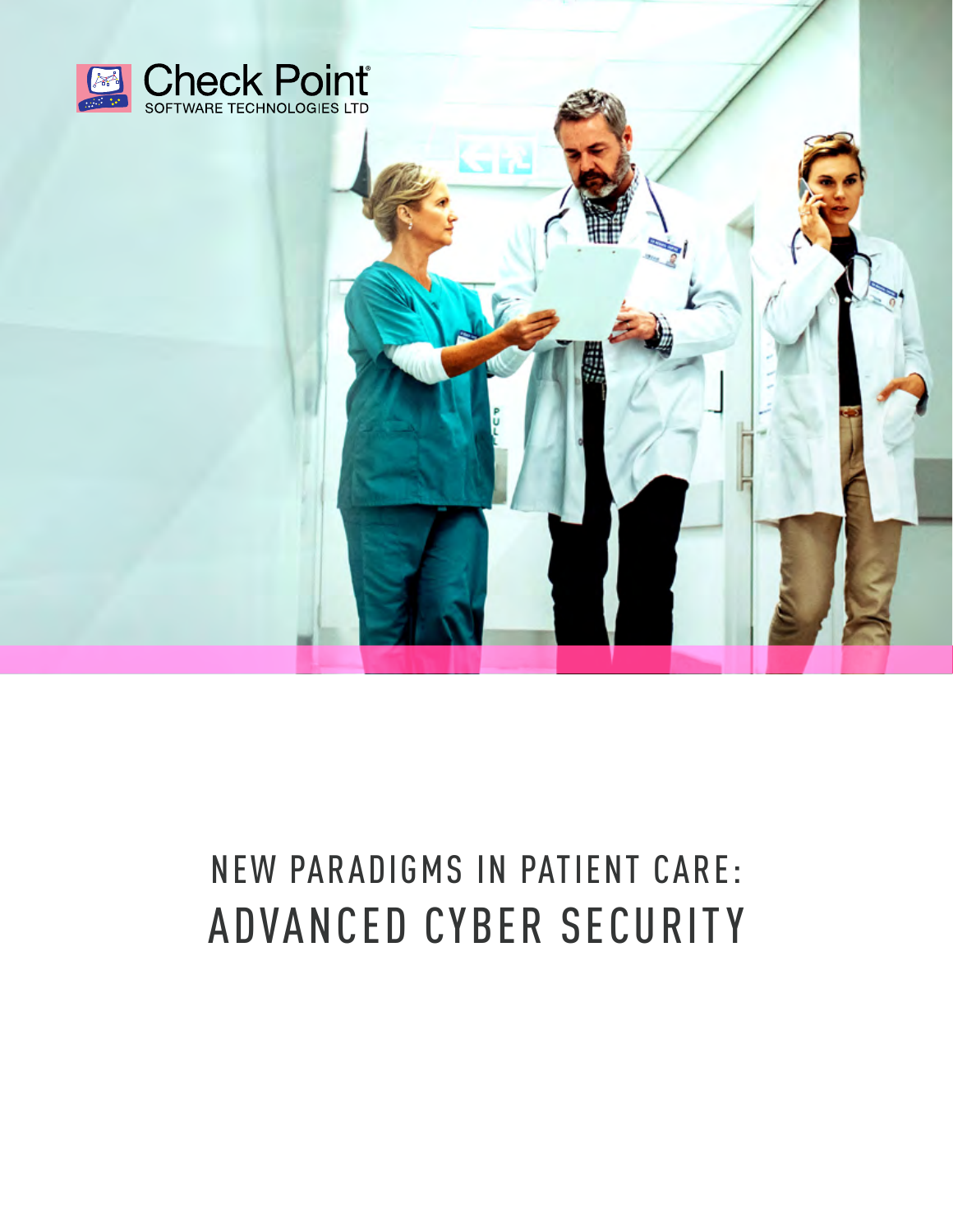### Introduction

Eighty-two percent of hospitals have reported significant cyber security incidents, but only 5% of hospital spending is directed towards cyber security<sup>1</sup>. Given the recent spate of ransomware attacks, hospitals are beginning to see how cyber security is not only an IT issue, but how it is also inextricably linked to patient care. Although you may have HIPAA-compliant cyber security in place, granular visibility, an automated architecture, and comprehensive IoMT protection can help you go beyond mere regulatory compliance; build a system that safeguards patient data, and the patients themselves. This paper will discuss foundational concepts for establishing excellence in cyber health.

### The role of HIPAA

For all of its utility, The Healthcare Information Privacy and Accountability Act (HIPAA) data privacy law only pertains to data, meaning that it is a low bar when it comes to securing your system. The law does not mandate that healthcare organizations take steps to secure all attack vectors, including devices and other accessories that are critical in delivering high-quality patient care.

Says one medical IT expert, HIPAA represents "…a floor, not a ceiling, and that you can be compliant, but not secure."<sup>2</sup>

For optimal patient care outcomes, hospitals should set their target levels of security beyond that of outdated, federally imposed policies. HIPAA was first introduced to the US congress in 1996, and updated in 2006. Since then, technologies have evolved and cyber criminals have developed more sophisticated tactics. Security must correspond to the modern threat landscape, even if the laws haven't kept pace.

In the eyes of another expert, "…most hospitals are just a few clicks away from a multi-million dollar due care/due diligence lawsuit."3

<sup>1</sup> "5% of Hospital IT Budgets go to Cybersecurity Despite 82% of Hospitals Reporting Breaches", Mackenzie Garrity, March 12th, 2019

<sup>2</sup> "Cybersecurity in Hospitals: A Systematic, Organizational Perspective," Journal of Medical Internet Research, Mohammad S. Jalali, MSc, PhD., and Jessica P. Kaiser, Vol 20, No. 5, May 2018.

 $^{\rm 3}$  Luis Ayala, *Cybersecurity for Hospitals and Healthcare Facilities: A Guide to Detection and Prevention*, (Fredericksburg, Virginia: Apress, 2016), Preface.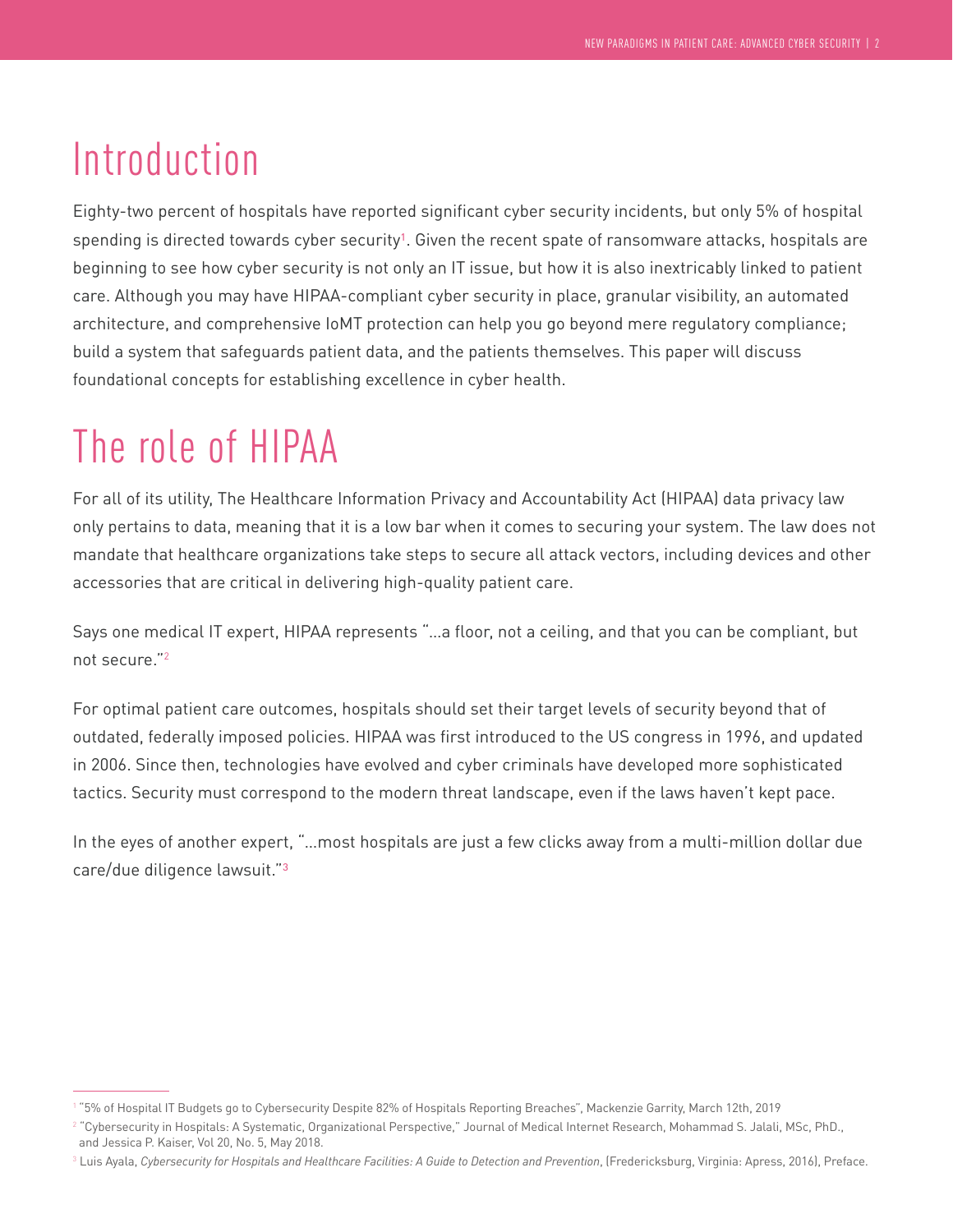## Granular visibility

To ensure the smooth and consistent delivery of patient care, and to ensure business continuity, hospitals need clear visibility into cyber security data analytics. You need to be able to obtain a quick drilldown of what's on your system, and who's on your system in order to prevent and detect cyber threats.

As a system administrator, you're responsible for knowing what's on your system. Do you have a precise inventory of how many devices, applications, and building control systems are connected to your network? It's time-consuming to keep track, and tough to untangle as an emergency unfolds. A solution with unified threat visibility insights can help quickly isolate a suspicious device or activity, and rapidly help you transition from analysis to action.

In addition to tracking what's on your system, you also need visibility into what's out there about your system. In the interest of highlighting successful client relationships, third-party vendors may electronically publish information describing the types of services their clients have purchased, and how the services were installed. Cyber security consultants have obtained maps of organizations' networks, information about firewall policies, source code for key applications, and more from simple internet searches. Hackers can also find this information, and use it to exploit your system.

Once on your system, it's imperative that you can see the intruder/s before any damage can occur. Unfortunately, hackers have plenty of options for probing a computer network undetected. Using spyware, for example, hackers can collect login information, financial data, and other records that they can later use against you. Advanced Persistent Threats (APTs) can continue for months or years before anyone notices.

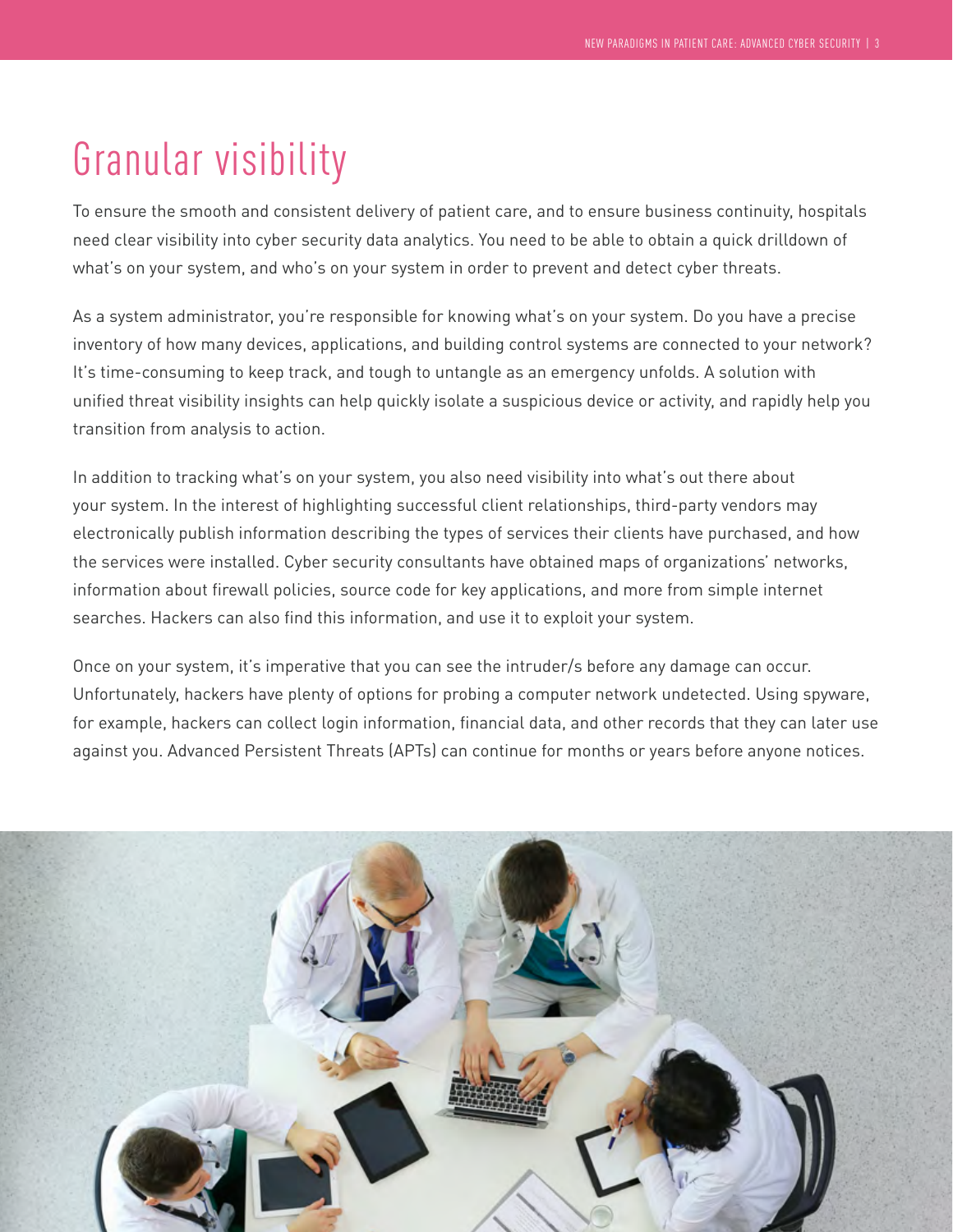Real-time alerts, precise CVE matching, network segmentation, and log data analysis can assist with detection. When hackers can see into your network, you need to see them4.

#### REAL-TIME ALERTS

Real-time alerts help protect your organization from Advanced Persistent Threats (APTs), malware, and ransomware. Real-time threat analysis can also engage machine learning tools that identify previously unknown threats.

#### PRECISE CVE MATCHING

Identify assets with known vulnerabilities (CVEs)—all the way down to firmware versions for industrial devices. See into the unknown.

#### LOG DATA ANALYSIS

Most organizations understand the importance of collecting and analyzing raw log data, however the sheer volume of data can create operational paralysis. Typical intrusion detection systems generate hundreds of messages every few seconds, making data analysis a mess. However, with advanced regression cyber security technologies, you can effortlessly obtain comprehensive and granular visualizations.

### Automated security

Investing in an automated cyber security solution can improve your team's productivity, adverse event reaction time, and error rate.

An automated solution can reduce the volume of repetitive and time consuming tasks that your team manages. Automation can take care of laborious items like conducting cyber forensics investigations, managing user permissions, and tracking and patching devices. It can review and assess massive quantities of data, a task that's often too large for any one person, or even a small team. The number of data sources, especially when tied to disparate tools, impedes the rapidity of real-time review. Automated security offers relief to your team, functions at a fast-pace, and detects patterns that may otherwise go unnoticed.

<sup>4</sup> "AAD-Asset and Anomaly Detection Datasheet", October 21, 2018, Check Point Software Technologies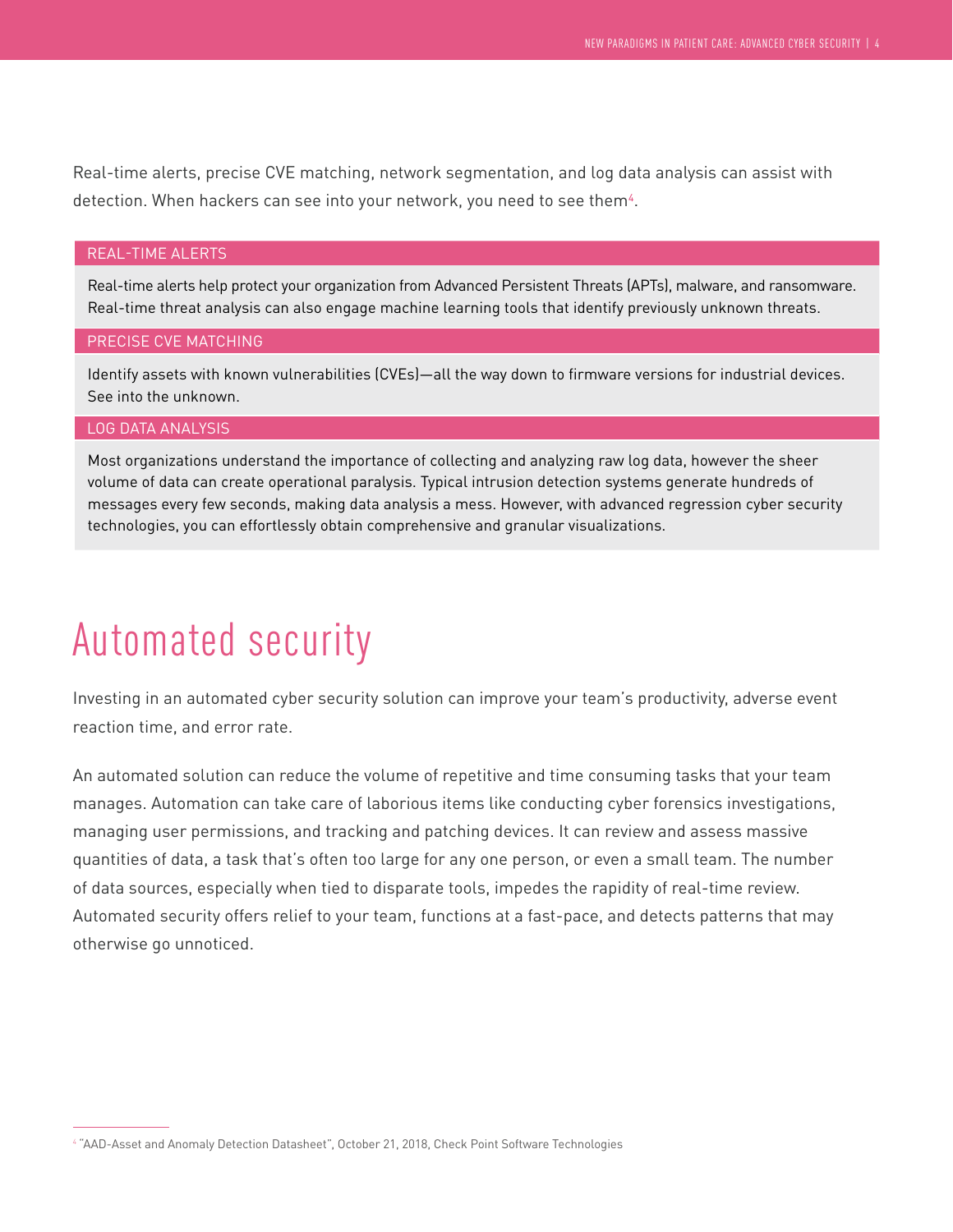Automated security offers relief to your team, functions at a fast pace, and detects patterns that may otherwise go unnoticed.

Offloading certain tasks to an automated system reduces productivity bottlenecks and frees employees to devote their time to more complex responsibilities. With an automated solution, your team can optimize the workflow, elevating your organization's cyber security posture.

Ten percent of all US deaths are caused by hospital error, making hospital error the third leading cause of death in the country. Well-intentioned, but overworked IT staff are just as prone to making mistakes as nurses and physicians. By removing humans from the equation, automation can lower your risk of negative outcomes; both when it comes to everyday hospital functionality and patient care.

When it comes to hospital functionality, automated detection of a cyber intrusion can prevent building control and emergency control disruptions. Unauthorized access to building controls can potentially lead to electrical failures, render water unpotable, disable the public address system, trigger alarms, cause problems with fire sprinklers, and more.

An automated detection system can also identify instances of hackers attempting to manipulate patient care. The wrong IV dosage can be lethal. Patients and family members should never endure additional trauma on account of preventable mistakes. Leveraging automation could be life-changing, and life-saving.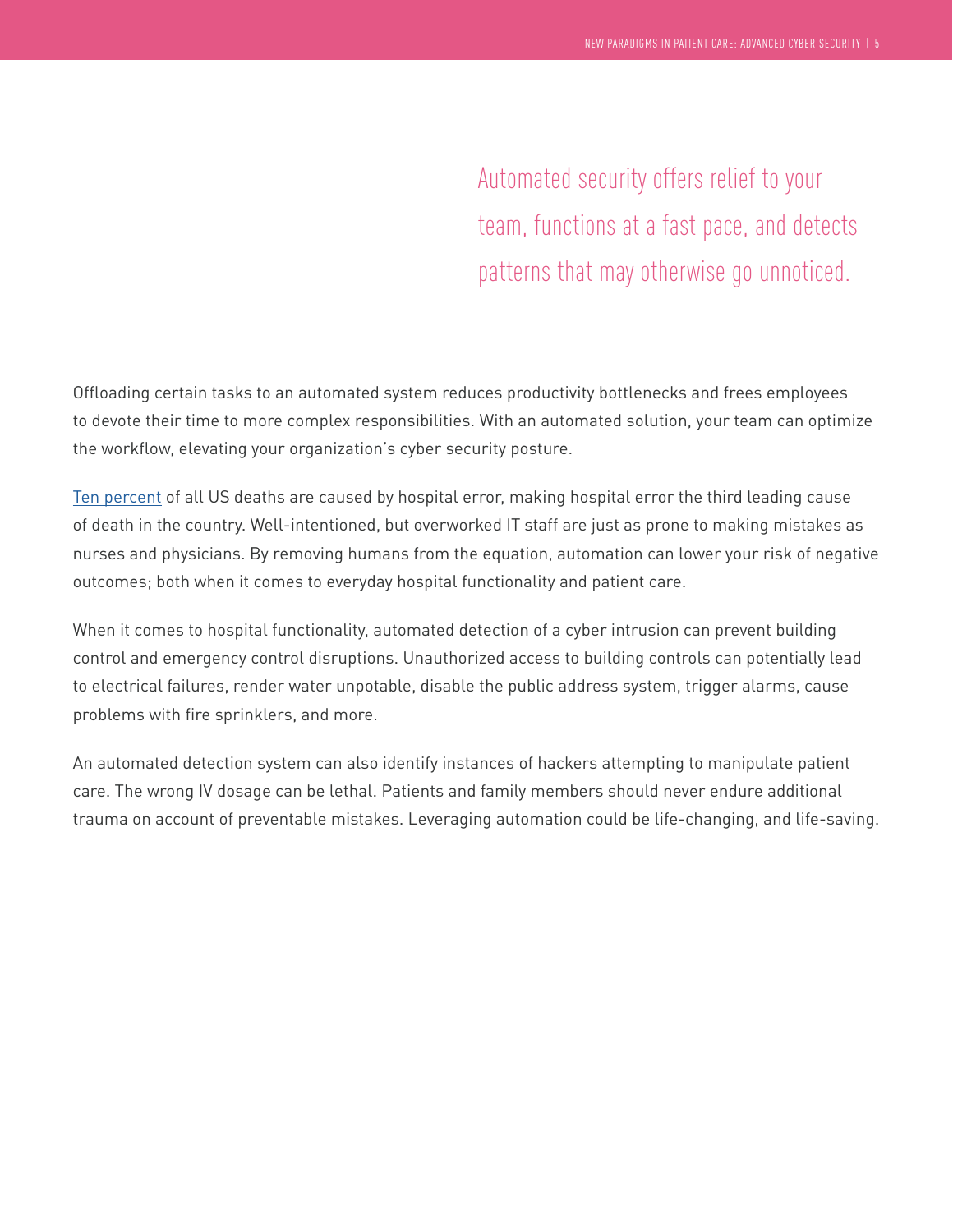" Anything you're [hospitals] are buying today has not been built as secure by design..."

## The Internet of Medical Things (IoMT)

IoMT has done wonders for the medical profession, and for patients. It has facilitated improved care coordination, better data analytics, and more favorable patient outcomes. However, securing the Internet of Medical Things has become a prescient problem that healthcare organizations are struggling to address. "Anything you're [hospitals] are buying today has not been built as secure by design, most likely" notes one expert<sup>5</sup>.

Healthcare systems have arranged IoMT devices so that they can communicate patient-specific data from one device to another. Electrocardiogram waveforms can transfer information to electronic health records, enabling physicians and patients to make better healthcare decisions. However, these interconnected devices or platforms are vulnerable to attack.

To see just how vulnerable, the Mayo Clinic requested for a team of white hat hackers to probe 40 active devices. The investigative team discovered that every single tested device contained vulnerabilities. They noticed, for example, that monitoring equipment at a nurses' station would not pick up unauthorized and illegal changes made to the dosage within a patient's infusion pump. As a result, a patient could suffer severely.

It's not just interconnected devices that are at risk of unauthorized cyber manipulation. Isolated, but internet networked, devices are also at risk. Research indicates that X-ray machines, picture archives, blood analyzers, ultrasounds, PET scanners, CT scanners, MRI machines, therapeutic equipment, and life support equipment can be hacked. Modern ECG and EEG monitors, blood pressure machines, and electronic stethoscopes aren't immune either<sup>6</sup>.

While hackers' current motives in attacking healthcare institutions are largely financial, experts suggest that, "It's just a matter of time before terrorist hackers take control of hospital diagnostic, treatment, and surgical machines and attempt to injure patients."7

<sup>&</sup>lt;sup>5</sup> "Medical Device Cybersecurity will be Rubbish for 20 More Years," ZDNet, Stilgherrian, August 21st, 2019

<sup>6</sup> Luis Ayala, *Cybersecurity for Hospitals and Healthcare Facilities: A Guide to Detection and Prevention*, (Fredericksburg, Virginia: Apress, 2016), p.19 7 Luis Ayala, *Cybersecurity for Hospitals and Healthcare Facilities: A Guide to Detection and Prevention*, (Fredericksburg, Virginia: Apress, 2016), Introduction